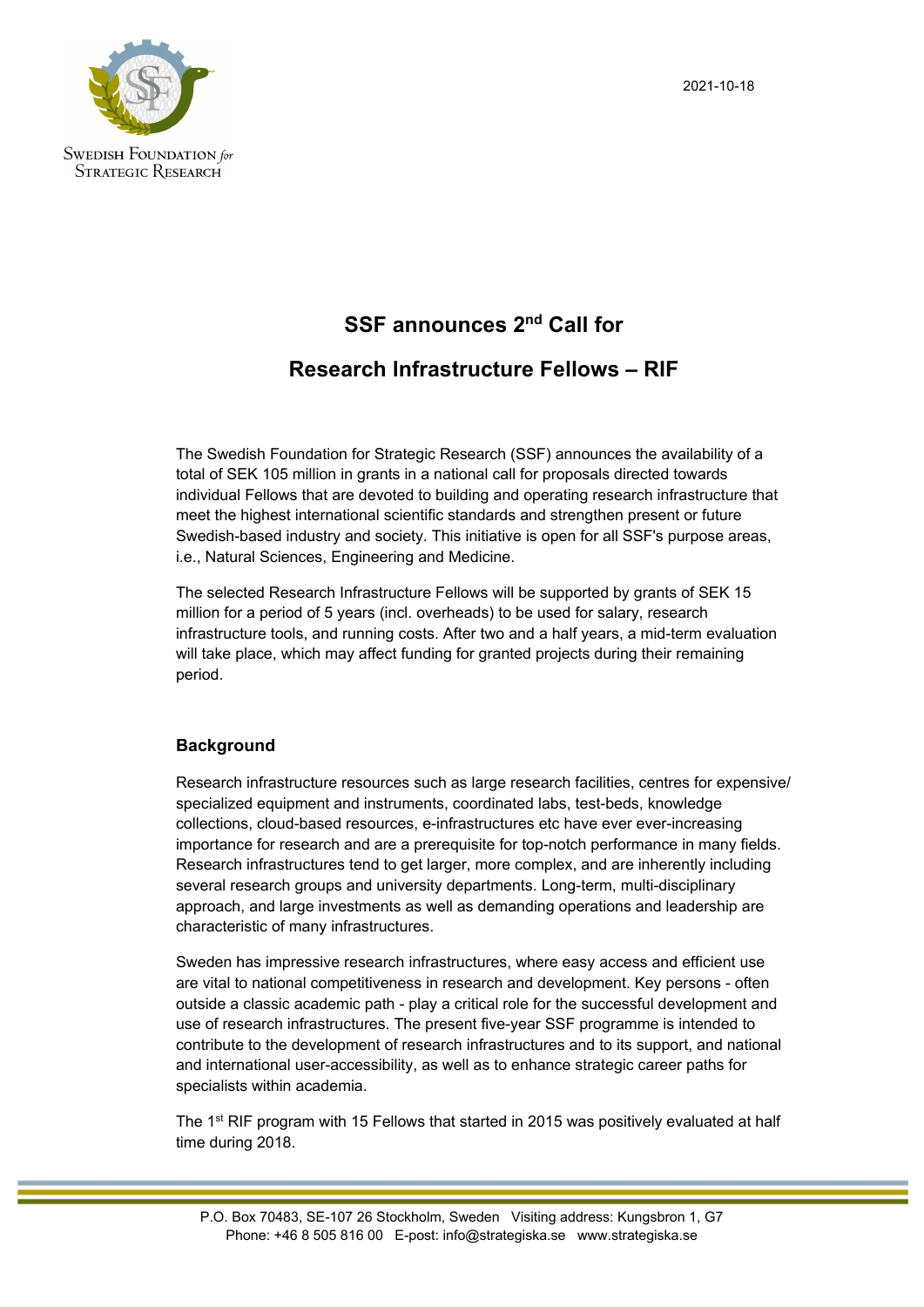## **Scope of the Present Call**

The objective of this Call is to promote the career and output for key persons committed to research infrastructures, large and medium scale exclusively. These persons are essential to the operation and methodological development of the infrastructures, but also to the training and supervision of users at the infrastructures. The Call is aimed at persons who have chosen another career path than the classic academic tenure track and are of instrumental importance for the research community, such as machine directors, beam-line scientists or laboratory/centre directors, all of whom develop important new research infrastructure tools.

According to the statutes of the Foundation, research infrastructure of concern for the present call should support the natural sciences, engineering and medicine, promote the development of strong research environments of the highest international standards, and enhance Sweden's future competitiveness.

Research infrastructure often includes multidisciplinary combinations of different areas, and co-operation between universities, a condition which is central to the scope.

#### **Eligibility**

The research infrastructure must be hosted, or co-hosted to a dominant part, by a Swedish university and must be prioritised by the vice-chancellor at the university, involving long-term scientific goals, funding, and use. It must be of broad national interest and provide a basis for world- leading research. It is a requirement that the infrastructure is or will become an open-access facility, i.e. open to researchers from all universities and research institutes, and preferably also be accessible to users from industry and other countries. This open access may, however, be combined with quality screening of user project proposals. It is regarded as a merit if the infrastructure offers e-access to users. Any charge for user access should be limited to actual cost.

The proposal must be submitted by a main applicant who is the key operative person (Fellow) of the infrastructure in question. This Research lnfrastructure Fellow must be employed at least 50 percent by a Swedish university or a university college.

Each application must be co-signed by the vice-chancellor of the university and by the head of the host's infrastructure unit/department/centre/facility who underwrites the applicant's employment. Each university may be represented in a *maximum of two (2)* applications, as a host university, in this call. Furthermore, each key person may only be represented in one (1) application as main applicant.

According to the terms of SSF,10 percent of the grant can be used for heavy equipment. In this program an additional 20 percentage points (i.e. up to 30 percent, in total) can be used for heavy equipment if the university co-funds with the equal amount of the additional cost (i.e. co-funding is required for the additional 20 percentage points).

Please note that *Professors* (i.e. Full/tenured Professors or Chaired Professors) *are not* eligible to apply in this call. However, the call encourages the faculty staff to be involved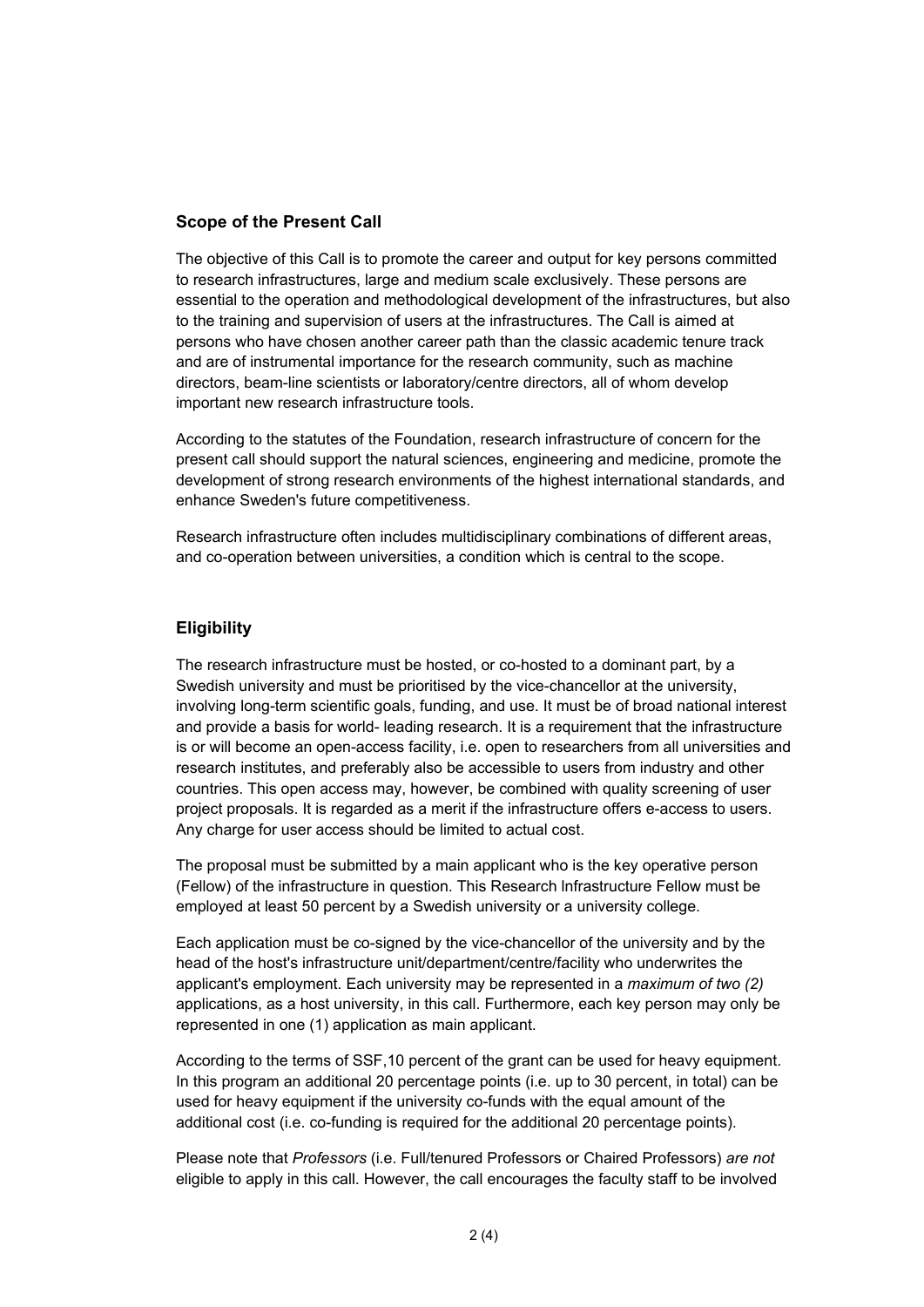as infrastructure team experts in a proposal, and to identify specific strategic persons and topics for this call.

The grantees from the Research Infrastructure Fellows Call 2014 are not eligible to apply in this call.

Applications that fail to comply with these conditions will not be considered. It is the responsibility of the main applicant to check the proposal for compliance with the rules before submission.

#### **Eligible costs:**

- 1. Salaries, primarily to RIF and secondarily to technical staff. If a doctoral student (maximum one) is linked to RIF, the doctoral student project must be about infrastructure development. Salaries for others (senior researchers, postdocs, and the like) are not allowed.
- 2. Infrastructure development
- 3. Materials
- 4. Travel
- 5. Information/communication
- 6. Maximum 35 percent overhead on the direct costs above
- 7. Heavy equipment / investment in the concerned infrastructure (no overhead allowed).

## **Proposal and submission**

A complete application must contain, among other data specified in the portal:

- Description of the research infrastructure and its national and international role, connectivity, and competitiveness
- Description of the national and international state of the art within the area concerned
- Description of technical and/or method development that the applicant will be engaged with at the infrastructure during the SSF grant period
- Details of the relevant expertise of the main applicant (and CV) and description of the overall infrastructure team expertise.
- Description of how the infrastructure fits in with the host university's strategy for research infrastructure and how/if it relates to the Swedish Research Council's Guide to Research Infrastructures", and equivalent
- Description of the organisation of the infrastructure and the intended role, career plan, and competence development plan of the Fellow within the infrastructure, beyond the support period of SSF
- Description of the accessibility of the infrastructure and the number of potential users from different sectors and areas, including e-access. This includes, for instance, increased accessibility and building of critical mass during the project period and after.
- A budget section including as primary items the salary cost of the applicant (up to 100%), running costs and instrument/module add-ons, refurbishing or method development related to the project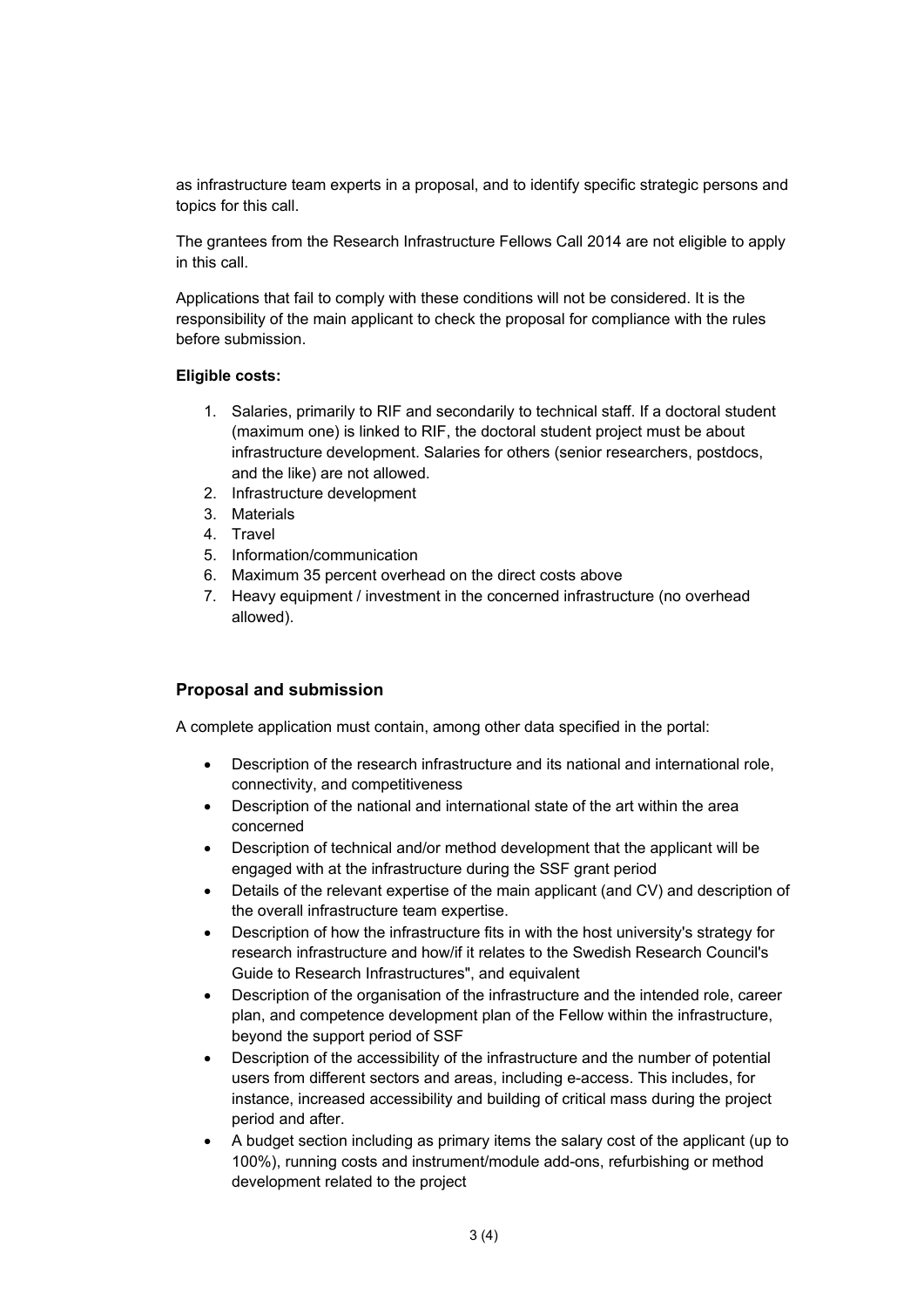- Detailed account of the expected strategic significance of the project, presenting a vision of utilisation or commercial exploitation of the results in Sweden during the project's lifetime and up to 10-15 years after completion of the SSF project
- A Letter of lntent (Lol) signed by the vice chancellor of the university and by the head of the infrastructure unit/department/center/facility. Additional Lols may be required if the key person is employed by a different organisation (deployment for work off-site at the infrastructure - "secondment"). The LoI from vice chancellor must include long term strategic intentions for the infrastructure beyond the SSF project.

The proposal must be written in English and submitted via the web portal of the Foundation at: http://apply.strategiska.se. Note that it is necessary to consult the portal to get a complete picture of all particulars required for submission. Please log on to the portal well in advance of the deadline. Please also submit the application in good time before the deadline. When the application has been submitted, the system will indicate whether any data fields are missing. As long as this is done before the application deadline, it is possible to submit and re-submit as many times as necessary.

All applications must be submitted by 14:00 hours (2:00 pm CET) on 15 February 2022. No additional material will be considered after this deadline.

Please note that the Foundation is subject to the Principle of Public Access to Official Records (Offentlighetsprincipen). Thus, applicants should avoid submitting material that they do not wish to be made public, for example information that could prevent patenting.

## **Evaluation**

Applications will be assessed by an evaluation committee including experts from academia, industry, and from international research infrastructure resources.

The applications will be reviewed according to the following criteria:

- Conformity to scope and eligibility as outlined above, including: definition of infrastructure, university priorities, accessibility (by different type of users), and e-access
- Scientific quality: originality, strengths, weaknesses, level of technical advancement and method development, degree of interdisciplinarity, and feasibility of the research infrastructure project
- Strategic relevance to Swedish academia, industry and/or society, and impact of the proposed project
- Qualifications of the applicant (key person), previous technical or scientific achievements, international experience and networks, and leadership/management of research infrastructure teams.

Proposals that offer coordination of research infrastructure in given technical fields are prioritised over competing local ones.

The evaluation committee might decide to interview some of the applicants during the evaluation period. If so, SSF will contact applicants in due time before the interview.